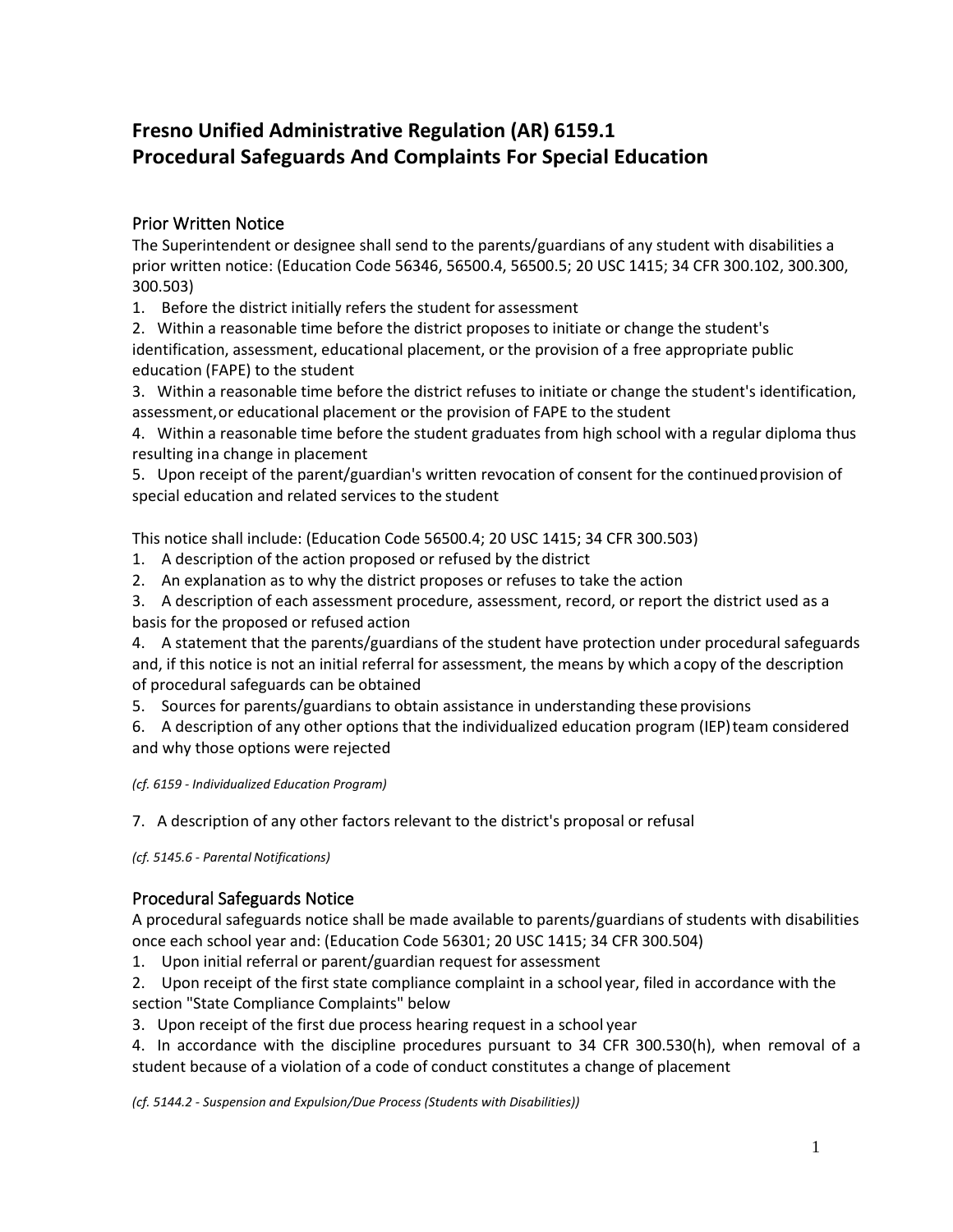#### 5. Upon request by a parent/guardian

The procedural safeguards notice shall include a full explanation of all of the procedural safeguards available under 34 CFR 300.148, 300.151-300.153, 300.300, 300.502-300.503, 300.505-300.518, 300.520, 300.530-300.536, and 300.610-300.625 relating to: (Education Code 56301; 20 USC 1415; 34 CFR 300.504)

### 1. Independent educational evaluation

#### *(cf. 6164.4 - Identification and Evaluation of Individuals for Special Education)*

#### 2. Prior written notice

3. Parental consent, including a parent/guardian's right to revoke consent, in writing, to the student's continued receipt of special education and related services

4. Access to educational records

#### *(cf. 5125 - Student Records)*

5. Opportunity to present complaints and resolve complaints through the due process complaint and state compliance complaint procedures, including the time period in which to file a complaint, the opportunity for the district to resolve the complaint, and the difference between a due process complaint and the state compliance complaint procedures, including thejurisdiction of each procedure, what issues may be raised, filing and decisional timelines, and relevant procedures

- 6. The availability of mediation
- 7. The student's placement during the pendency of any due process complaint
- 8. Procedures for students who are subject to placement in an interim alternativeeducational setting
- 9. Requirements for unilateral placement by parents/guardians of students in private schools at public expense

10. Hearings on due process complaints, including requirements for disclosure ofassessment results and recommendations

- 11. State-level appeals
- 12. Civil actions, including the time period in which to file those actions
- 13. Availability of attorney's fees pursuant to 34 CFR 300.517

This notice shall also include the rights and procedures contained in Education Code 56500- 56509, including: (Education Code 56321, 56321.5, 56321.6)

1. Information on the procedures for requesting an informal meeting, prehearing mediation conference, mediation conference, or due process hearing

- 2. The timelines for completing each process
- 3. Whether the process is optional
- 4. The type of representative who may be invited to participate

5. The right of the parent/guardian and/or the district to electronically record the proceedings of IEP meetings in accordance with Education Code 56341.1

6. Information regarding the state special schools for students who are deaf, hard of hearing, blind, visually impaired, or deaf-blind

A copy of this notice shall be attached to the student's assessment plan. At each IEP meeting, the Superintendent or designee shall inform the parent/guardian of the federal and state procedural safeguards that were provided in the notice. (Education Code 56321, 54500.1)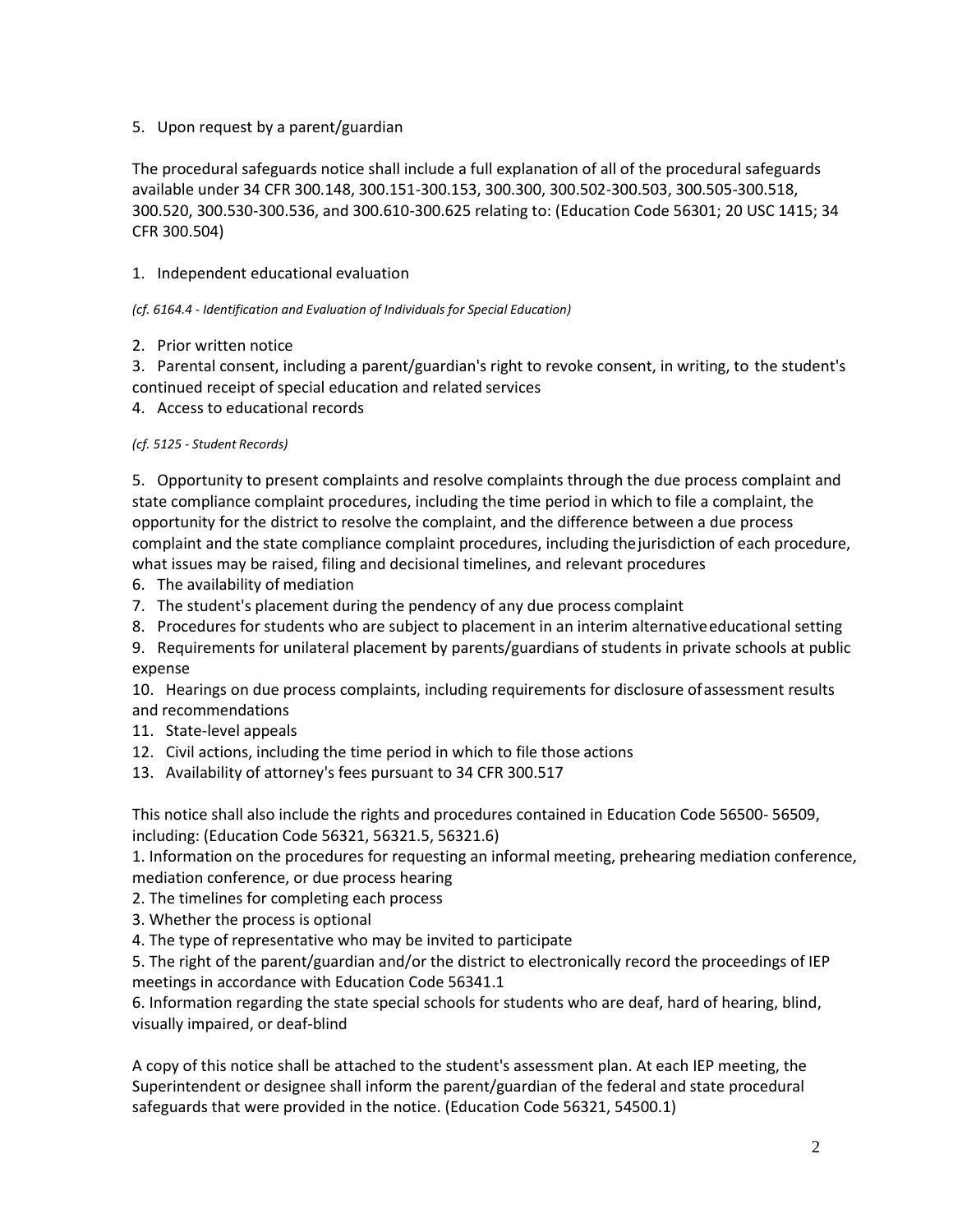## Format of Parent/Guardian Notices

The parents/guardians of a student with a disability shall be provided written notice of their rights in language easily understood by the general public and in their native language or other mode of communication used by them, unless to do so is clearly not feasible. (Education Code 56341, 56506; 34 CFR 300.503, 300.504)

If the native language or other mode of communication of the parent/guardian is not a written language, the district shall take steps to ensure that the notice is translated orally or by other means in the parent/guardian's native language or other mode of communication and that the parent/guardian understands the contents of the notice. (34 CFR 300.503)

The district may place a copy of the procedural safeguards notice on the district's web site. (20 USC 1415)

A parent/guardian of a student with disabilities may elect to receive the prior written notice or procedural safeguards notice by an electronic mail communication. (34 CFR 300.505)

## Filing Due Process Complaints

A parent/guardian and/or the district may initiate due process hearing procedures whenever: (Education Code 56501; 20 USC 1415)

1. There is a proposal to initiate or change the student's identification, assessment, oreducational placement or the provision of FAPE to the student.

2. There is a refusal to initiate or change the student's identification, assessment, oreducational placement or the provision of FAPE to the student.

3. The parent/guardian refuses to consent to an assessment of the student.

4. There is a disagreement between a parent/guardian and the district regarding the availabilityof a program appropriate for the student, including the question of financial responsibility, as specified in 34 CFR 300.148.

Prior to having a due process hearing, the party requesting the hearing, or the party's attorney, shall provide the opposing party a due process complaint, which shall remain confidential, specifying: (Education Code 56502; 20 USC 1415; 34 CFR 300.508)

1. The student's name

2. The student's address or, in the case of a student identified as homeless pursuant to 42USC 11434, available contact information for that student

#### *(cf. 6173 - Education for Homeless Children)*

3. The name of the school the student attends

4. A description of the nature of the student's problem relating to the proposed orrefused initiation or change, including facts relating to the problem

5. A proposed resolution to the problem to the extent known and available to the complaining party at the time

Parties filing a due process complaint shall file their request with the state Office of Administrative Hearings, Special Education Division.

The request shall be filed within two years from the date the party initiating the request knew or had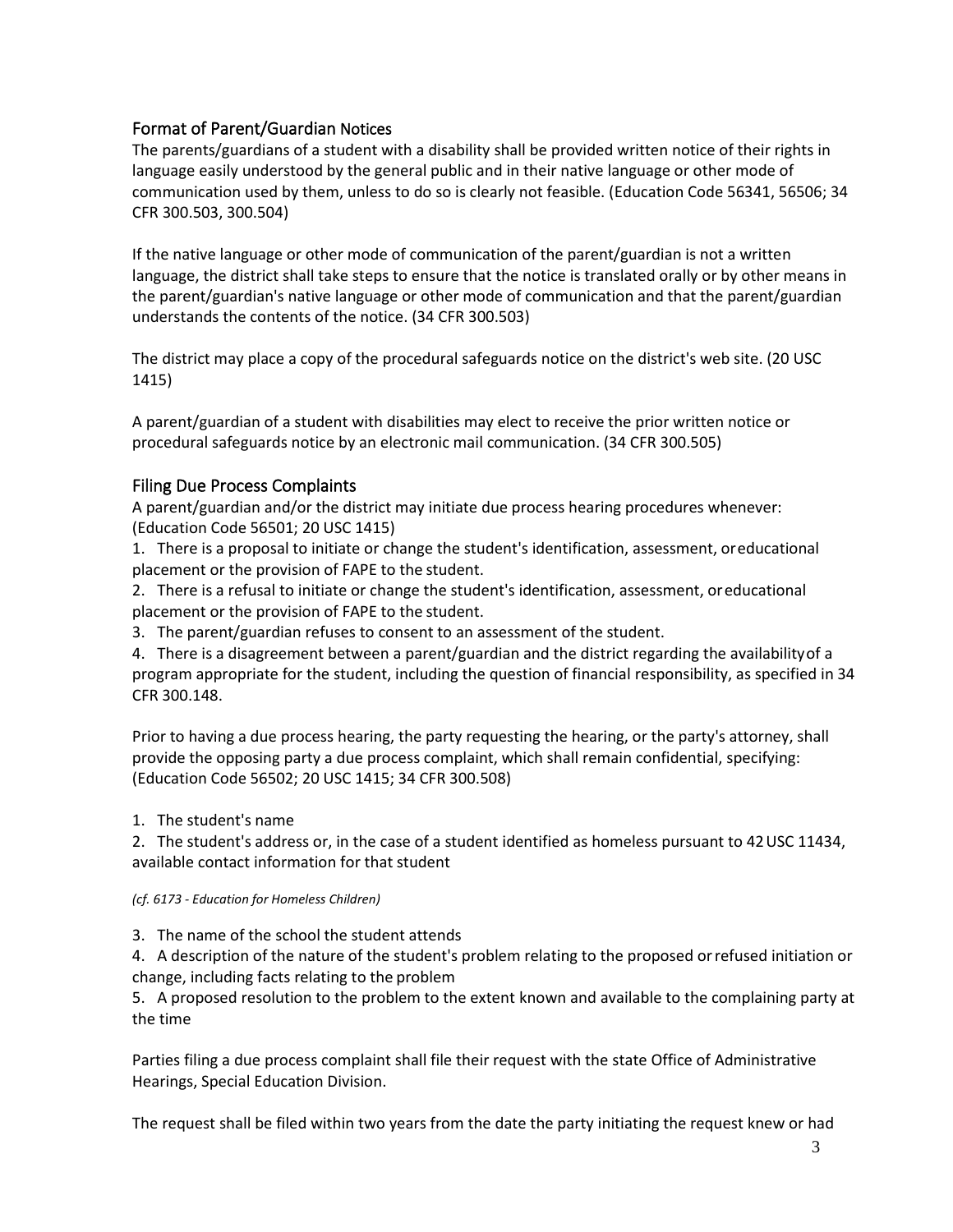reason to know of the facts underlying the basis for the request. This timeline shall not apply if the district misrepresented that it had solved the problem or withheld required information from the parent/guardian. (Education Code 56505; 20 USC 1415; 34 CFR 300.507, 300.511)

## District's Response to Due Process Complaints

If the district has sent prior written notice to the parent/guardian regarding the subject matter of the parent/guardian's due process complaint, the district shall, within 10 days of receipt of the complaint, send a response specifically addressing the issues in the complaint. (20 USC 1415; 34 CFR 300.508)

If the district has not sent a prior written notice to the parent/guardian regarding the subject matter contained in the parent/guardian's due process complaint, the district shall send a response to the parent/guardian within 10 days of receipt of the complaint containing: (20 USC 1415; 34 CFR 300.508):

1. An explanation of why the district proposed or refused to take the action raised in the complaint

2. A description of other options that the IEP team considered and the reasons that thoseoptions were rejected

3. A description of each evaluation procedure, assessment, record, or report the district usedas the basis for the proposed or refused action

4. A description of the factors that are relevant to the district's proposal orrefusal

Upon the filing of a due process complaint by either party or upon request of the parent/guardian, the district shall inform the parent/guardian of any free or low-cost legal and other relevant services available in the area. (34 CFR 300.507)

## Informal Process/Pre-Hearing Mediation Conference

Prior to or upon initiating a due process hearing, the Superintendent or designee and a parent/guardian may, if the party initiating the hearing so chooses, agree to meet informally to resolve any issue(s) relating to the identification, assessment, education and placement, or provision of FAPE for a student with disabilities. The Superintendent or designee shall have the authority to resolve the issue(s). (Education Code 56502)

In addition, either party may file a request with the state Office of Administrative Hearings for a mediation conference (Education Code 56500.3)

If resolution is reached that resolves the due process issue(s), the parties shall enter into a legally binding agreement that satisfies the requirements of Education Code 56500.3. (Education Code 56500.3)

Attorneys may attend or otherwise participate only in those mediation conferences that are scheduled after the filing of a request for due process hearing. (Education Code 56500.3, 56501)

## State Compliance Complaints

Any individual, including a person's duly authorized representative or an interested third party, public agency, or organization may file with the California Department of Education (CDE) a written and signed statement alleging that, within the previous year, any of the following occurred: (5 CCR 3200, 3201)

1. The district violated Part B of the Individuals with Disabilities Education Act (20 USC 1411-1419) and its implementing regulations (34 CFR 300.1-300.818).

2. The district violated Part 30 of the Education Code (Education Code 56000-56865) and 5 CCR 3200-